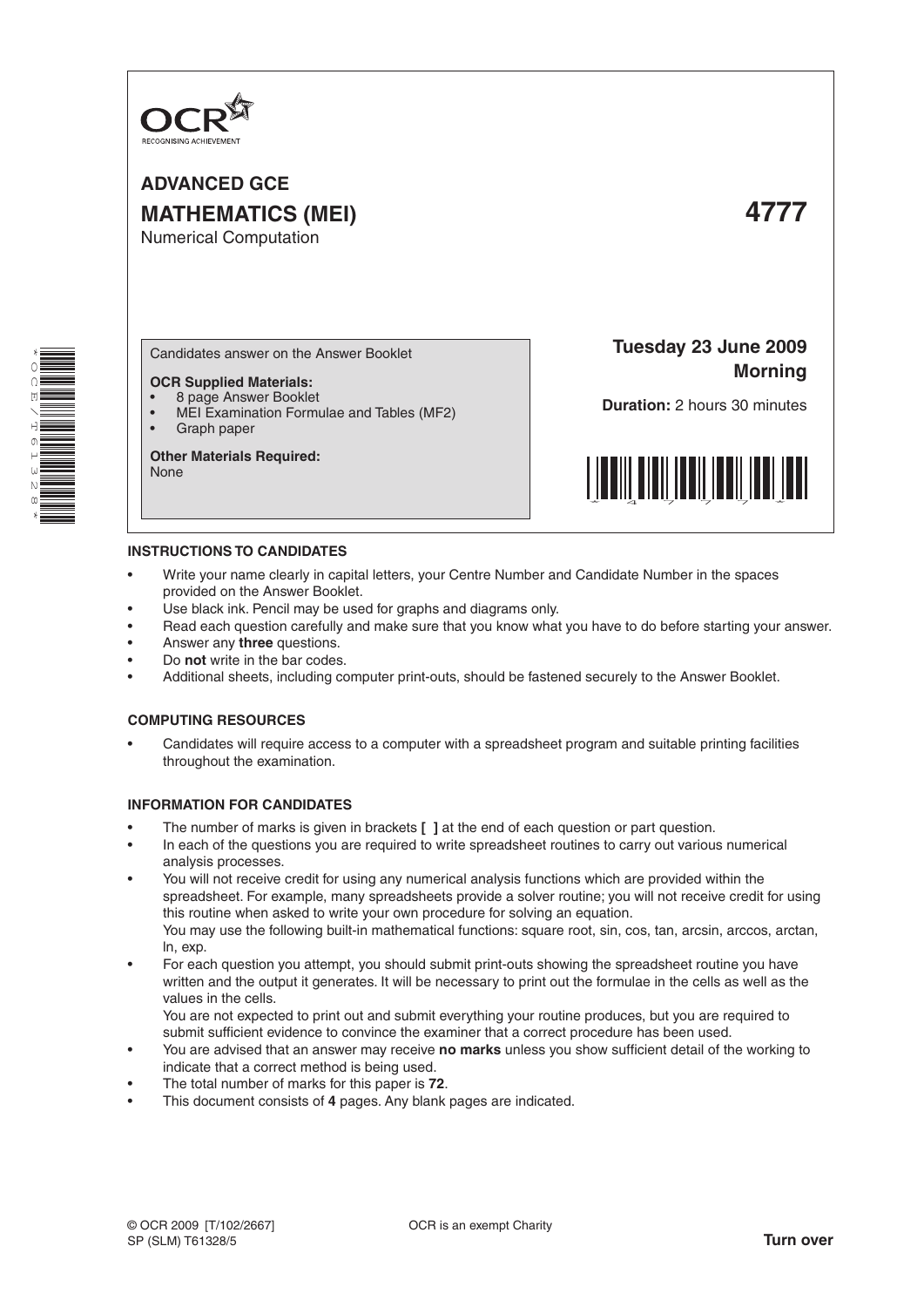**1 (i)** The equation  $x = g(x)$  has a root  $x = \alpha$ . State a condition on the derivative of  $g(x)$  that will ensure convergence of the iteration  $x_{r+1} = g(x_r)$  provided  $x_0$  is close enough to  $\alpha$ .

Obtain the relaxed iteration  $x_{r+1} = \lambda g(x_r) + (1 - \lambda) x_r$ . Show that, for fastest convergence,

$$
\lambda=\frac{1}{1-\mathrm{g}'(\alpha)}\,.
$$

**State how a value for**  $\lambda$  **would be chosen in practice.** [7]

**(ii)** Use a spreadsheet to show graphically that the equation

 $x = 3 \sin x - 0.5$ 

(where *x* is in radians) has two roots in the interval  $(0, 3)$ . Use your graph to give approximate values for these roots.

Show that the iteration

$$
x_{r+1} = 3\sin x_r - 0.5
$$

does not converge to either root. You should try several values of  $x_0$  in each case.

Use the method of relaxation to find each root correct to 6 decimal places. [17]

**2** The Gaussian 3-point integration formula has the form

$$
\int_{-h}^{h} f(x) dx = a f(-\alpha) + b f(0) + a f(\alpha).
$$

(i) By considering  $f(x) = 1, x, x^2, x^3, x^4$ , obtain the three equations that determine *a*, *b* and  $\alpha$ . Verify that these equations are satisfied by

$$
\alpha = \sqrt{\frac{3}{5}} h,
$$
  
\n
$$
a = \frac{5}{9} h,
$$
  
\n
$$
b = \frac{8}{9} h.
$$
 [8]

(ii) Taking  $h = \frac{\pi}{8}$  initially, use the Gaussian 3-point rule to estimate the value of

$$
\int_0^{\frac{\pi}{4}} \sqrt{1 + \tan x} \, \mathrm{d}x \, .
$$

Repeat the process, halving *h* as necessary, in order to establish the value of the integral correct to 6 decimal places. **[12**]

**(iii)** Determine, correct to 3 decimal places, the value of *k* such that

$$
\int_0^{\frac{\pi}{4}} \sqrt{1 + k \tan x} \, dx = 1.
$$
 [4]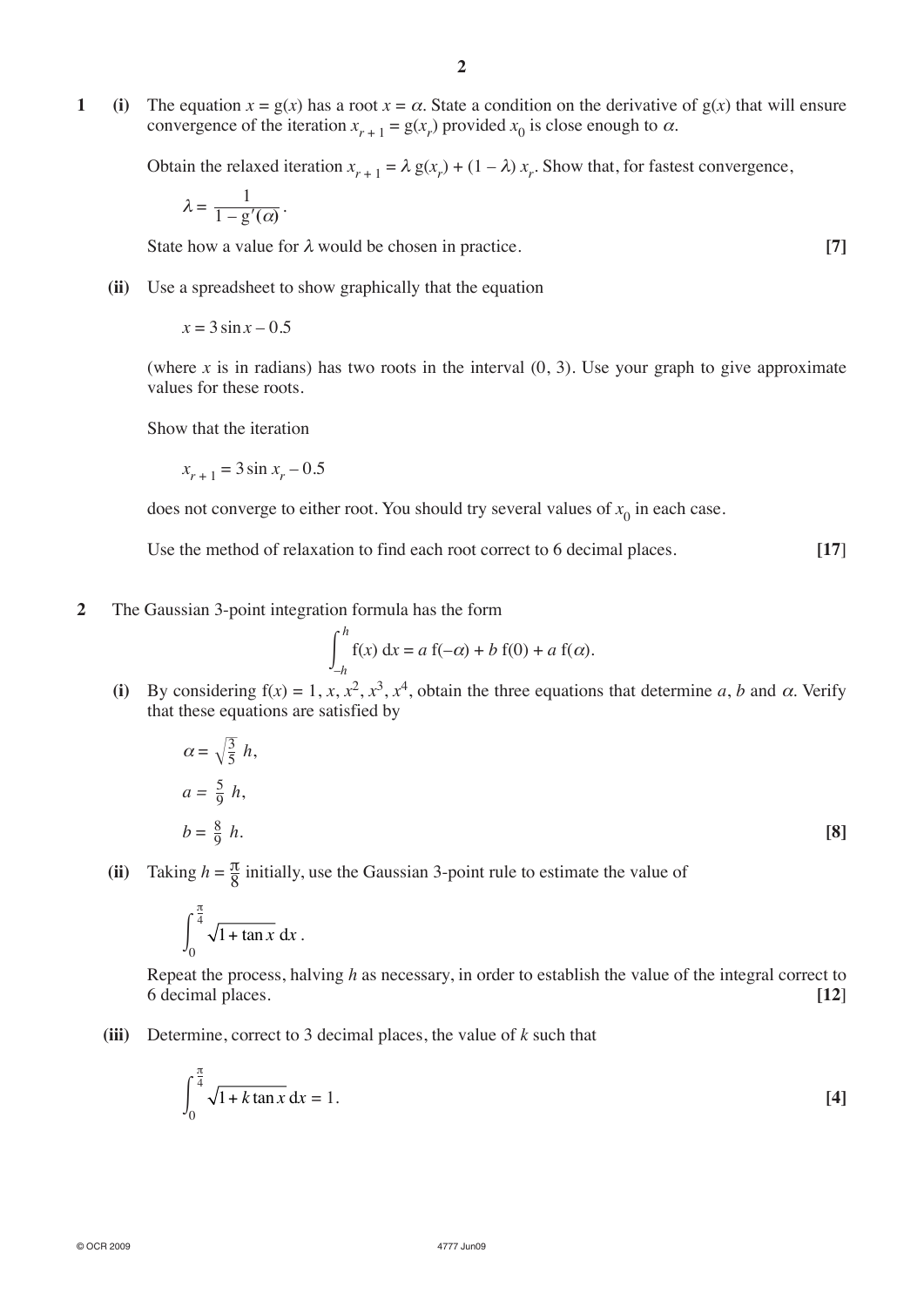**3** The second order differential equation

$$
\frac{d^2y}{dx^2} + \sqrt{x} \frac{dy}{dx} + xy = 1
$$

with initial conditions  $x = 0$ ,  $y = 0$ ,  $\frac{dy}{dx} = a$ , is to be solved for various values of *a* using finite difference methods.

**(i)** Consider first the case  $a = 1$ .

Show that, in the usual notation,

$$
y_{r+1} = \frac{2(2 - h^2 x_r) y_r + (h \sqrt{x_r} - 2) y_{r-1} + 2h^2}{2 + h \sqrt{x_r}},
$$

and that

(ii) Obtain a solution from  $x = 0$  to  $x = 5$  with  $h = 0.1$ . Use your spreadsheet to produce a graph of this solution. **[9]**

<sup>2</sup> *<sup>h</sup>*2. (\*) **[8]**

**(iii)** Modify (\*) to allow different values of *a* to be used.

 $y_1 = h + \frac{1}{2} h^2$ .

Still using  $h = 0.1$ , find, correct to 1 decimal place, a negative value of *a* for which the graph of the solution curve crosses the axis very close to  $x = 2$ . **[7]** 

**4** The system of linear equations with augmented matrix

| $\int a$ |                |                |                                                                   |
|----------|----------------|----------------|-------------------------------------------------------------------|
|          | $\overline{a}$ |                |                                                                   |
|          |                | $\overline{a}$ | $\begin{array}{c c} 1 & 1 \\ b & 0 \\ 1 & 0 \\ a & 0 \end{array}$ |
|          |                |                |                                                                   |

is to be solved, using the Gauss-Seidel method, for various values of *a* and *b*.

- **(i)** Explain the condition of diagonal dominance. State a condition on *a* and *b* that will ensure convergence. **[3]**
- **(ii)** Set up a spreadsheet implementing the Gauss-Seidel method and allowing the user to vary the values of *a* and *b*.

Show that convergence does occur in the case  $a = 4$ ,  $b = 2$ , and does not occur in the case  $a = 2$ ,  $b = 4.$  **[12]** 

- (iii) Investigate the case  $a = 2$ ,  $b = 0$ . What do your results indicate about diagonal dominance? [4]
- **(iv)** By modifying your spreadsheet find the inverse of the following matrix.

| $\left( \right.$ 4 | $\overline{1}$ | 2              | 1 <sup>1</sup> |
|--------------------|----------------|----------------|----------------|
| $\overline{1}$     | $\overline{4}$ | $\mathbf{1}$   | $\overline{2}$ |
| $\overline{2}$     | $\mathbf{1}$   | $\overline{4}$ | $\mathbf{1}$   |
| $\langle 1$        | 2              | $\mathbf{1}$   | 4 <sup>1</sup> |

**[5]**